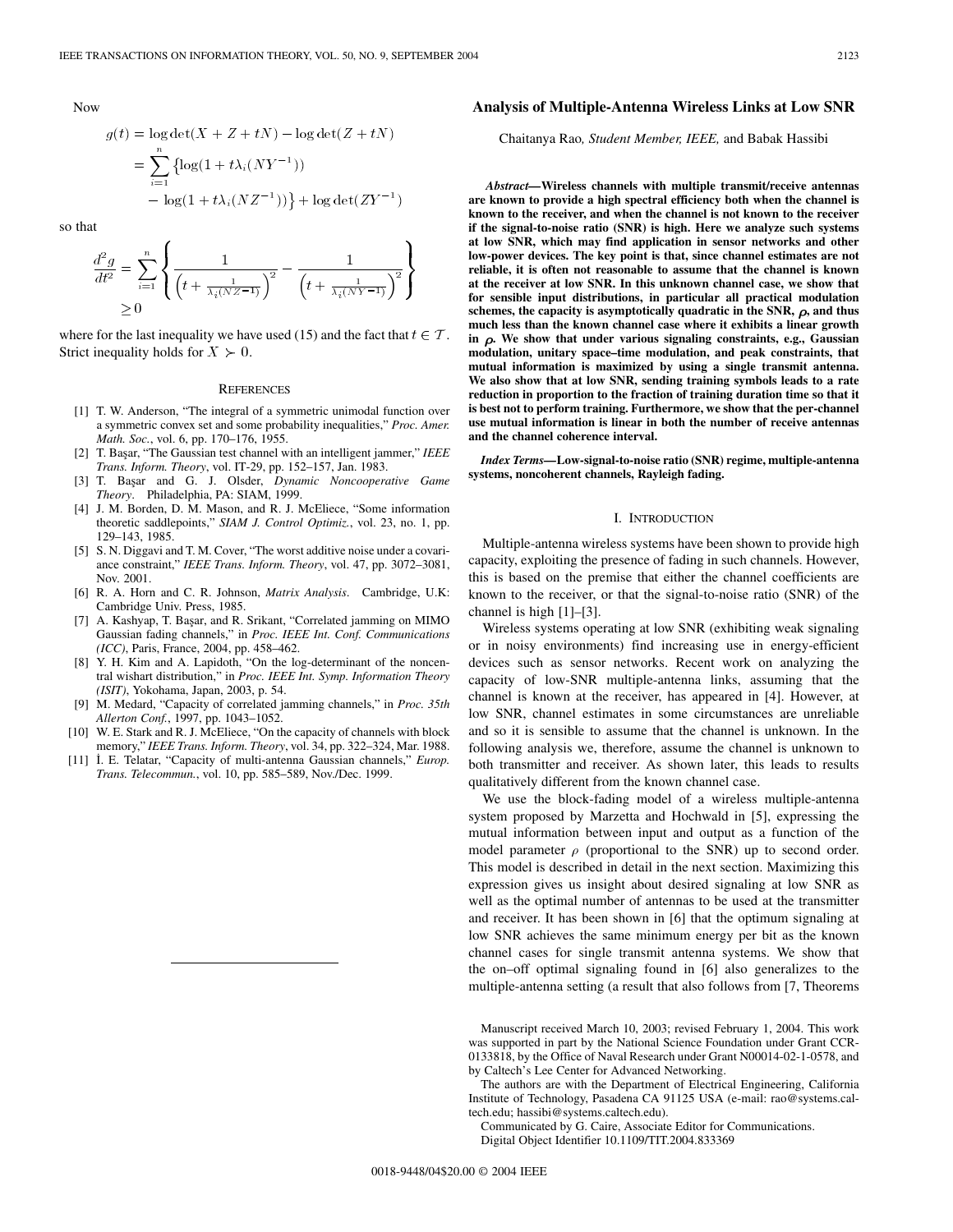1 and 5]). However, this scheme requires increasingly peaky signals (indeed, ones with unbounded fourth-order moment) and so may not be acceptable from a practical point of view in some situations. We therefore focus our attention on signaling schemes with bounded fourth-order moment.

Recent work by Verdú [7] has shown that knowledge of the first and second derivatives of capacity at low SNR also tells us about bandwidth and energy efficiency for signal transmission. For example, these quantities are used to see how spectral efficiency grows with energy per bit. More work on constrained signaling in the low-power regime for Rayleigh-fading channels is given in [8], [9] and [10], while [11] and [12] study the Rician case. In [13], among other things, the low-SNR mutual information of the same block-fading multiple-antenna channel of [5] is also calculated. Similar results to ours have also been obtained in [14], as a by-product of their study of the capacity of general communication channels under small-peak constraints. Our results differ from [13] and [14] in two ways. First, we require a weaker assumption on the input signals; essentially, conditions on the fourth- and sixth-order moments, rather than an exponentially decaying input distribution as in [13], or a peak constraint on the singular values of the transmitted signal as in [14], both of which render all moments finite. Second, we study the optimal signaling structure derived in [5] and further optimize mutual information subject to various signaling constraints such as training.

There are two main parts to this correspondence. In the first part, we expand the mutual information of the wireless link to second order in the SNR  $\rho$  using an approach that may be applied to other channel models. Secondly, we optimize this expression under both peak and fourth-order moment signal constraints to determine what signaling should be applied to the input and how many transmit antennas should be employed. We also study Gaussian modulation, unitary space–time modulation. and training-based schemes.

# II. MODEL

We consider a discrete-time block-fading channel model [5] in which there are  $M$  transmit and  $N$  receive antennas. The channel is described by a propagation matrix  $H$  that is assumed constant for a coherence interval of length  $T$  symbols. For the next  $T$  symbols, the propagation matrix changes to a new independent value, and so on. Signals are represented by complex-valued matrices with  $T$  rows, where the *i*th row is what is transmitted or received via each of the multiple antennas at the ith time slot.

For each coherence interval, the  $T \times N$  received matrix X is related to the  $T \times M$  transmitted matrix S by

$$
X = \sqrt{\frac{\rho}{M}} S H + V \tag{1}
$$

where H is an  $M \times N$  matrix and V is a  $T \times N$  noise matrix, both comprised of zero-mean and unit-variance circularly symmetric complex Gaussian entries. The matrices  $H, V$ , and  $S$  are assumed to be independent and the values of  $H$  and  $V$  are unknown to both transmitter and receiver. S satisfies the power constraint

$$
\mathbf{E}\mathrm{tr}SS^* = \mathbf{E}\sum_{i=1}^T\sum_{j=1}^M |s_{ij}|^2 \triangleq \eta_2 \leq P_{\text{max}}
$$

where **E** and tr denote the expectation and trace operators, respectively, and  $s_{ij}$  is the  $(i, j)$ th entry of S. Throughout this work, the  $*$  operator denotes the conjugate transpose of a matrix. When  $\eta_2 = TM$ , the normalization factor  $\sqrt{\frac{\rho}{M}}$  in (1) makes  $\rho$  equal to the SNR at each receive antenna. Otherwise, the SNR at each receive antenna is given by  $\mathbf{E}[\text{tr}XX^*]/\mathbf{E}[\text{tr}VV^*] = \rho \eta_2/(TM)$ . It is also known that there is no performance gain in having the number of transmit antennas greater than  $T[5]$ . Hence, we will assume that  $T \geq M$ .

Computing the capacity of this multiple-antenna system for generic  $\rho$  is an open problem. In [5], however, it is shown that capacity is achieved when the input signal  $S$  has the form

$$
S = \Phi D,\tag{2}
$$

where D is a diagonal  $M \times M$  matrix with nonnegative entries and  $\Phi$ is a  $T \times M$  isotropically distributed unitary random matrix. This means

- $\Phi^* \Phi = I_M$  (the  $M \times M$  identity matrix) although  $\Phi \Phi^* \neq I_T$ for  $T > M$ , and
- the distribution of  $\Phi$  is unaltered when left multiplied by a deterministic  $T \times T$  unitary matrix or when right multiplied by a deterministic  $M \times M$  unitary matrix [5].

 $\Phi$  and  $D$  are independently distributed.

### III. MUTUAL INFORMATION TO SECOND ORDER

In this section we prove the following result.

*Theorem 1:* Consider the model (1) and let  $p(S)$  denote the proobability density function (pdf) of S.

- 1) **First-order result:** If i)  $\partial p(S)/\partial \rho$  exists at  $\rho = 0$  and ii)  $\lim_{\rho \to 0} \rho \mathbf{E}$ tr $(SS^*)^2 = 0$ , the mutual information between the transmitted and received signals  $S$  and  $X$  for the multiple-antenna system (1) is zero to first order in  $\rho$ , i.e.,  $I(X; S) = o(\rho)$ .
- 2) **Second-order result:** If, in addition, i)  $\partial^2 p(S)/\partial \rho^2$  exists at  $\rho = 0$ , ii) the fourth-order moment of S is finite, i.e.,  $\mathbf{E} \text{tr}(SS^*)^2 \triangleq \eta_4 < \infty$ , and iii)  $\lim_{\rho \to 0} \rho \mathbf{E} \text{tr}(SS^*)^3 = 0$ , then the mutual information between  $S$  and  $X$  up to second order in  $\rho$  is given by

$$
I(X;S) = \frac{N \text{tr}[\mathbf{E}(SS^*)^2 - (\mathbf{E}SS^*)^2]}{2M^2} \rho^2 + o(\rho^2). \tag{3}
$$

The second-order part of the theorem is essentially a result in [13] and [14]. However, we here require a much less stringent condition on the input distribution. Moreover, we shall optimize (4) for various signaling schemes.

The reason for the condition on  $p(S)$  in Theorem 1 is that the choice of distribution may depend on the SNR  $\rho$ . Condition ii) of the first-order result limits the growth of the fourth-order moment, whereas conditions ii) and iii) of the second-order result, respectively bound and limit the growth of the fourth- and sixth-order moments. The regularity conditions i) on  $p(S)$  at  $\rho = 0$  are required for reasons that will be seen shortly (see Sections III-B and V).

For the optimum signaling structure (2), (3) can be replaced by

$$
I(X; S) = \frac{N(\eta_4 - \eta_2^2/T)}{2M^2} \rho^2 + o(\rho^2).
$$
 (4)

Note that under any reasonable input distribution (and certainly all practical modulation schemes) the mutual information has no linear term in  $\rho$  and so the capacity is *much less* than the known channel case where the low-SNR expansion of the well-known log det formula has a nonzero first-order term. Since  $\eta_4$  and  $\eta_2$  are independent of N, (4) suggests that the capacity increases linearly in the number of receive antennas. The dependence of the mutual information on M is more complicated since both the denominator  $(M^2)$ , as well as the numerator (via  $\eta_2$  and  $\eta_4$ ) depend on M. However, careful analysis will show that for most practical signal constraints the optimal value is  $M = 1$ transmit antenna.

Finally, note that the mutual information is affine linear in  $\eta_4$  suggesting that it increases as the input becomes more peaky, in good agreement with the results of [6] and their multiple-antenna generalizations.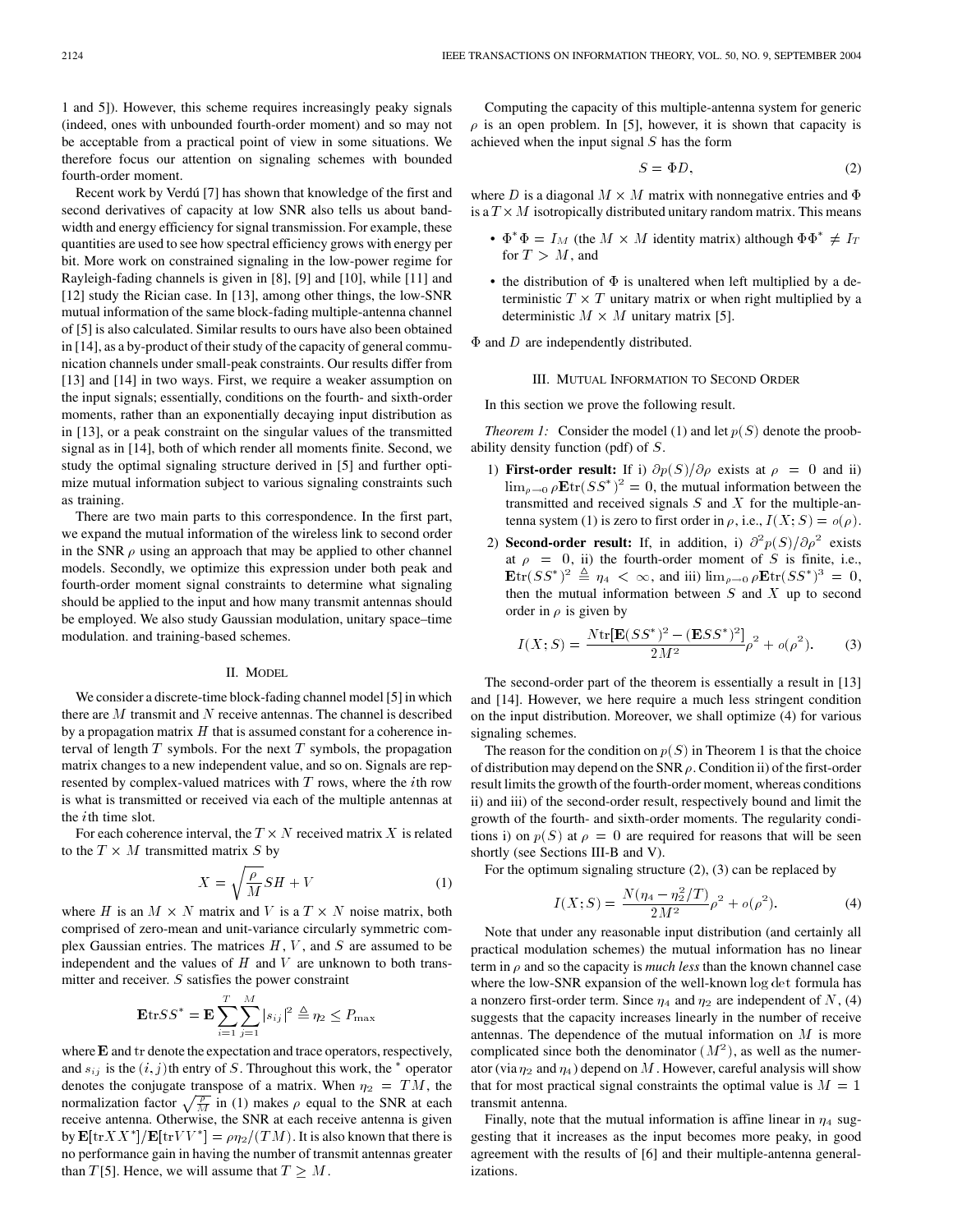# *A. Conditional Entropy Approximation*

We compute  $I(X; S) = h(X) - h(X|S)$  via the conditional pdf  $p(X|S)$ . Given S, X is zero-mean complex Gaussian with covariance  $\mathbf{E}(XX^*|S) = N(I_T + \frac{\rho}{M}SS^*)$  and so, as in [5]

$$
p(X|S) = \frac{e^{-\text{tr}X \cdot x} (I_T + \frac{\rho}{M} S S^*)^{-1} X}{\pi^{NT} \left[ \det(I_T + \frac{\rho}{M} S S^*) \right]^N}.
$$
 (5)

Here  $I_T$  denotes a  $T \times T$  identity matrix. From  $p(X|S)$  it is possible to compute the conditioned entropy  $h(X|S)$  directly

$$
h(X|S) = -\mathbf{E} \log p(X|S)
$$
  
= NT log  $\pi$  +  $\mathbf{E} \log \det (I_T + \frac{\rho}{M} SS^*)^N$   
+  $\mathbf{E} \text{tr} X^* (I_T + \frac{\rho}{M} SS^*)^{-1} X$   
= NT log  $\pi$  + N $\mathbf{E} \log \det (I_T + \frac{\rho}{M} SS^*)$   
+  $\mathbf{E} \text{tr} (I_T + \frac{\rho}{M} SS^*)^{-1} XX^*$   
(using tr  $AB = \text{tr } BA$ )  
= NT log  $\pi$  + N $\mathbf{E} \log \det (I_T + \frac{\rho}{M} SS^*)$  +  $\mathbf{E}_S \text{tr} NI_T$   
= NT log  $\pi$  e + N $\mathbf{E} \log \prod_i (1 + \frac{\rho}{M} d_i^2)$   
(where  $d_i^2$  are the eigenvalues of  $SS^*$ )

$$
= NT \log \pi e + N \mathbf{E} \sum_{i} \log(1 + \frac{\rho}{M} d_i^2)
$$
 (6)

$$
\approx NT \log \pi e + N \mathbf{E} \sum_{i} \left( \frac{\rho}{M} d_i^2 - \frac{\rho^2}{2M^2} d_i^4 \right) \tag{7}
$$

$$
= NT \log \pi e + N \frac{\rho}{M} \eta_2 - \frac{N \rho^2}{2M^2} \eta_4
$$
 (8)

since  $\eta_2 = \mathbf{E} \text{tr} S S^* = \mathbf{E} \sum_i d_i^2$  and  $\eta_4 = \mathbf{E} \text{tr} (S S^*)^2 = \mathbf{E} \sum_i d_i^4$ .

The approximation step (7) is made assuming that the second-order approximation

$$
\mathbf{E} \log \left( 1 + \frac{\rho}{M} d_i^2 \right) \approx \mathbf{E} \left[ \frac{\rho}{M} d_i^2 - \frac{\rho^2}{2M^2} d_i^4 \right]
$$

is valid for each  $i$ . Consider the inequality

$$
\frac{\rho}{M}d_i^2 - \frac{\rho^2}{2M^2}d_i^4 \le \log(1 + \frac{\rho}{M}d_i^2) \le \frac{\rho}{M}d_i^2 - \frac{\rho^2}{2M^2}d_i^4 + \frac{\rho^3}{3M^3}d_i^6
$$
  
\n
$$
\Rightarrow 0 \le \frac{\log(1 + \frac{\rho}{M}d_i^2) - (\frac{\rho}{M}d_i^2 - \frac{\rho^2}{2M^2}d_i^4)}{\rho^2} \le \frac{\rho}{3M^3}d_i^6.
$$
\n(9)

For the second-order approximation to be a valid one the limit of the expression between the two inequalities in (9) should go to zero *in expectation* as  $\rho \to 0$  for each *i*. The condition

$$
\rho\mathbf{E}\mathrm{tr}(SS^{*})^{3}=\rho\mathbf{E}\sum(d_{i}^{2})^{3}\rightarrow0
$$

in the second-order statement of Theorem 1 ensures that this occurs. The first-order condition  $\rho \mathbf{E}$ tr $(SS^*)^2$  similarly ensures that  $\rho d_i^2 \to 0$ , making  $\log(1 + \frac{\rho}{M} d_i^2) \approx \frac{\rho}{M} d_i^2$  a valid first-order approximation.

# *B. Entropy Approximation*

The pdf  $p(X)$  depends on the input distribution  $p(S)$ . Our regularity conditions i) on  $p(S)$  in Theorem 1 guarantee that the distribution can be expanded to second order around  $\rho = 0$  as

$$
p(S) = p(S, 0) + \rho p'(S, 0) + \frac{\rho^2}{2} p''(S, 0) + o(\rho^2).
$$

Also,  $p(X|S)$  in (5) is a function whose derivatives with respect to  $\rho$ at  $\rho = 0$  may be calculated. These two facts imply that

$$
p(X) = \int p(S)p(X|S) \, dS
$$

can also be expanded to second order as

$$
p(X)=p(X,0)+\rho p'(X,0)+\frac{\rho^2}{2}p''(X,0)+o(\rho^2)
$$

where  $p'(X, 0)$  and  $p''(X, 0)$  are used to denote the first and second partial derivatives of  $p(X)$  with respect to  $\rho$ , respectively, evaluated at  $\rho = 0$ . Also, to second order

$$
\log p(X) \approx \log p(X, 0) + \rho \frac{p'(X, 0)}{p(X, 0)} + \frac{\rho^2}{2} \left[ \frac{p''(X, 0)}{p(X, 0)} - \left( \frac{p'(X, 0)}{p(X, 0)} \right)^2 \right].
$$

This leads us to the following quadratic approximation:

$$
h(X) = -\int p(X) \log p(X) \, dX
$$
  
\n
$$
\approx -\int p(X,0) \log p(X,0) \, dX
$$
  
\n
$$
- \rho \int p'(X,0) \log p(X,0) + p'(X,0) \, dX
$$
  
\n
$$
- \frac{\rho^2}{2} \int p''(X,0) + (p'(X,0))^2 / p(X,0)
$$
  
\n
$$
+ p''(X,0) \log p(X,0) \, dX. \quad (10)
$$

We now claim that the integrals in  $(10)$  involving the second derivative  $p''(X, 0)$  are equal to zero.

First, note that

$$
\int \left( p(X,0) + \rho p'(X,0) + \frac{\rho^2}{2} p''(X,0) + o(\rho^2) \right) dX = 1.
$$

Comparing coefficients of  $\rho^n$  on both sides we conclude

$$
\int p^{(n)}(X,0) \, dX = 0, \qquad n = 1,2. \tag{11}
$$

Also, since  $S$ ,  $H$ , and  $V$  are independent, (1) implies that

$$
\mathbf{E} \text{tr} XX^* = \mathbf{E} \text{tr} \frac{\rho}{M} SHH^*S^* + \sqrt{\frac{\rho}{M}} \mathbf{E} \text{tr} SHV^*
$$
  
+  $\sqrt{\frac{\rho}{M}} \mathbf{E} \text{tr} VH^*S^* + \mathbf{E} \text{tr} VV^*$   
=  $\frac{\rho}{M} \text{tr} \mathbf{E} HH^*S^*S + 0 + 0 + \text{tr} NI_T$   
=  $\frac{\rho}{M} \text{tr} NI_M \mathbf{E} S^*S + NT$   
=  $N(\rho \eta_2/M + T).$  (12)

Thus,

$$
\int \text{tr}XX^* \left( p(X,0) + \rho p'(X,0) + \frac{\rho^2}{2} p''(X,0) + o(\rho^2) \right) dX = N(\rho \eta_2/M + T).
$$

Comparing coefficients of  $\rho^n$  of on both sides

$$
\int tr X^* X p(X,0) dX = NT
$$

$$
\int tr X^* X p'(X,0) dX = N \eta_2/M
$$

$$
\int tr X^* X p''(X,0) dX = 0.
$$

Now  $p(X, 0) = \frac{e^{-\text{tr}(X)}X}{\pi^N}$  and so

$$
\log p(X,0) = -\mathrm{tr}X^*X - NT\log \pi.
$$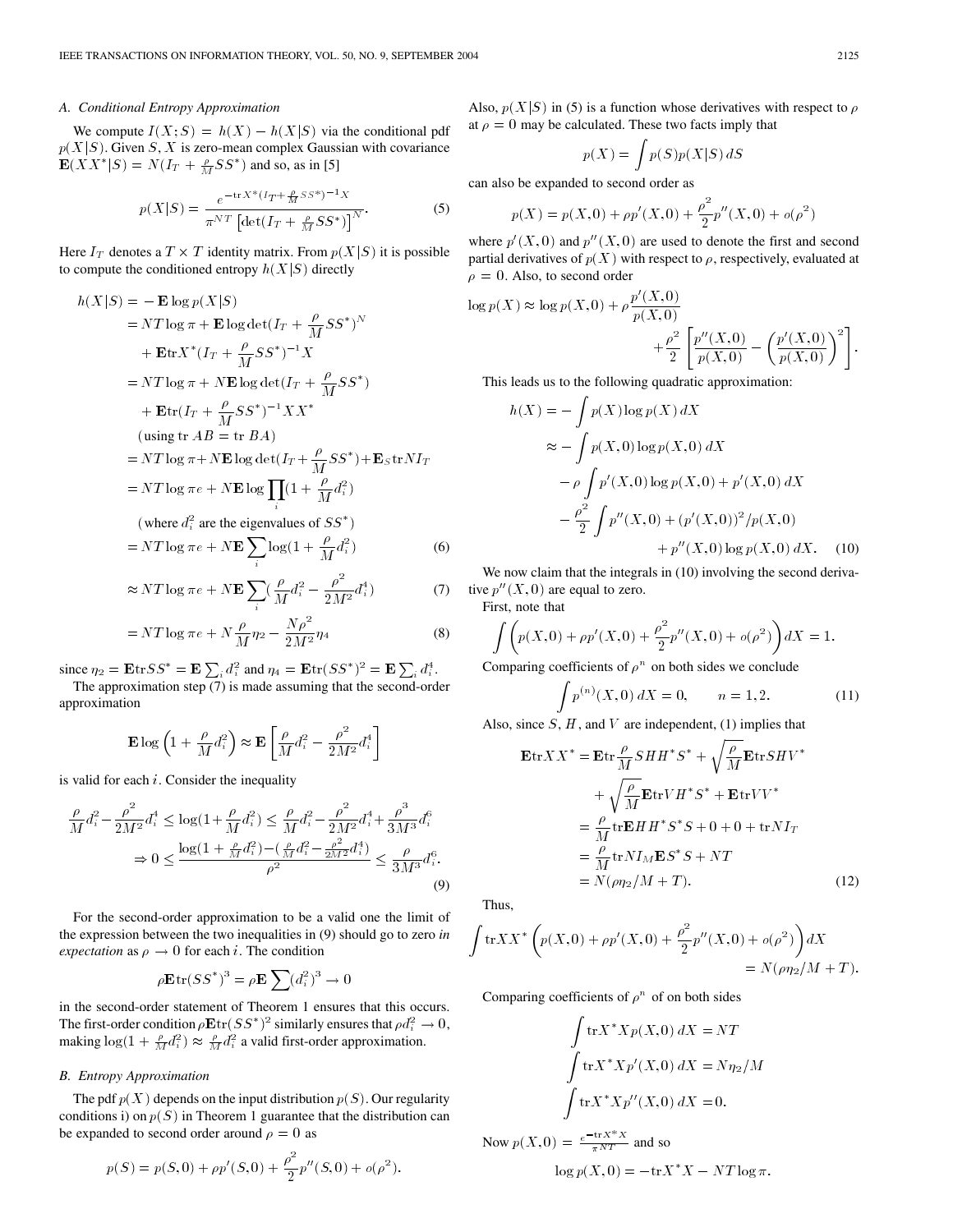Hence the zeroth-order term in (10) is

$$
\int p(X,0)\log p(X,0) dX
$$
  
= 
$$
-\int p(X,0)\text{tr}X^*X dX - NT\log \pi \int p(X,0) dX
$$
  
= 
$$
-NT - NT\log \pi
$$
  
= 
$$
-NT\log \pi e.
$$
 (13)

Similarly

and

$$
\int p'(X,0)\log p(X,0) dX = -N\eta_2/M
$$

$$
\int p''(X,0)\log p(X,0) dX = 0.
$$

The preceding calculations combined with (10) lead to

$$
h(X) \approx NT \log \pi e + \rho N \eta_2 / M - \frac{\rho^2}{2} \int (p'(X,0))^2 / p(X,0) dX.
$$
 (14)

This shows that to express  $h(X)$  to second order, it suffices to calculate only the first derivative of  $p(X)$  at  $\rho = 0$ . We use the following result, proved in the Appendix.

*Lemma 1:* For the model (1), the first derivative of the pdf of X evaluated at  $\rho = 0$  is given by

$$
p'(X,0) = \frac{e^{-\text{tr}X^*X}}{M\pi^{NT}}(\text{tr}X^*PX - N\eta_2)
$$

where  $P = ESS^*$ .

This gives us

$$
\int \frac{(p'(X,0))^2}{p(X,0)} dX
$$
  
= 
$$
\int \frac{e^{-\text{tr}X^*X}}{M^2 \pi^{NT}} (\text{tr}X^*PX - N\eta_2)^2 dX
$$
  
= 
$$
\frac{1}{M^2} [\mathbf{E}_G (\text{tr}G^*PG)^2 - 2N\eta_2 \mathbf{E}_G \text{tr}G^*PG + N^2\eta_2^2]
$$
(15)

 $-\mathrm{tr} G^*G$ where G is a  $T \times M$  random matrix having the pdf  $p(G) = \frac{e}{n}$  $\pi$ and  $\mathbf{E}_G$  denotes expectation over the random variable  $G$ .

To proceed we use the following lemma proved in the Appendix.

*Lemma 2:* If G is a  $T \times N$  matrix with independent zero-mean unit-variance complex Gaussian entries, then

- $\mathbf{E}_{G}$ tr $G^*PG = N\eta_2$ ;
- $\mathbf{E}_G(\text{tr}G^*PG)^2 = N^2\eta_2^2 + N\text{tr}P^2;$

for any  $T \times T$  deterministic matrix P satisfying  $trP = \eta_2$ .

For  $P = ESS^*$ , from (15) and Lemma 2 we have

$$
\int \frac{(p'(X,0))^2}{p(X,0)} dX
$$
  
=  $\frac{1}{M^2} [N^2 \eta_2^2 + N \text{tr} [(\mathbf{E} S S^*)^2] - 2N \eta_2 N \eta_2 + N^2 \eta_2^2]$   
=  $\frac{N}{M^2} \text{tr} [(\mathbf{E} S S^*)^2].$ 

Hence,

$$
h(X) \approx NT \log \pi e + N \eta_2 / M \rho - \frac{N}{2M^2} \text{tr} \left[ (\mathbf{E} S S^*)^2 \right] \rho^2
$$

from (14) and this together with (8) gives

$$
I(X; S) = h(X) - h(X|S)
$$
  
\n
$$
\approx (NT \log \pi e + N \eta_2) M \rho - \frac{N}{2M^2} \text{tr} \left[ (\mathbf{E} S S^*)^2 \right] \rho^2)
$$
  
\n
$$
- (NT \log \pi e + N \eta_2) M \rho - \frac{N \eta_4}{2M^2} \rho^2)
$$
  
\n
$$
= \frac{N \text{tr} \left[ \mathbf{E} (S S^*)^2 - (\mathbf{E} S S^*)^2 \right]}{2M^2} \rho^2
$$
(16)

as stated in Theorem 1.

We remark that to show the first-order result  $I(X; S) = o(\rho)$  we only require first-order expansions of  $p(X)$  and  $h(X)$ , and so the conditions stated in the first-order result of Theorem 1 suffice.

In the special capacity-optimizing case of  $S = \Phi D$ , we have

$$
\mathbf{E}(SS^*)_{ij} = \mathbf{E}(\Phi D^2 \Phi^*)_{ij}
$$
  
=  $\mathbf{E} \sum_k \phi_{ik} d_k^2 \overline{\phi_{jk}}$  ( $d_k^2$  are both the diagonal entries of  

$$
D^2
$$
 and the eigenvalues of  $SS^*$ )  
=  $\sum_k \mathbf{E}[d_k^2] \mathbf{E} [\phi_{ik} \overline{\phi_{jk}}]$  (since  $\Phi$  and  $D$  are independent).

The expectation  $\mathbf{E}\left[\phi_{ik}\overline{\phi_{jk}}\right]$  is evaluated by noticing that the expectation is unchanged by adding  $T - M$  orthonormal columns to  $\Phi$  to make it a  $T \times T$  unitary, denoted say by  $\Psi = (\psi_{ij})$ . Then using the relation  $\Psi \Psi^* = I_M$  we have

$$
\sum_{k=1}^T \psi_{ik} \overline{\psi_{jk}} = \delta_{ij}.
$$

Taking expectations of both sides and using the fact that each entry of  $\Psi$  has the same distribution, gives us

$$
\mathbf{E}\left[\psi_{ik}\overline{\psi_{jk}}\right] = \frac{\delta_{ij}}{T}, \qquad \text{for } k = 1 \text{ to } T.
$$

This implies  $\mathbf{E}\left[\phi_{ik}\overline{\phi_{jk}}\right] = \frac{\delta_{ij}}{T}$  for  $k = 1$  to  $M$ . Hence,

$$
\mathbf{E}(SS^*)_{ij} = \frac{\delta_{ij}}{T} \sum_k \mathbf{E}[d_k^2]
$$

$$
= \frac{\delta_{ij}}{T} \eta_2.
$$

In other words,  $\mathbf{E}SS^* = \frac{\eta_2}{T}I_T$ , and so  $\text{tr}(\mathbf{E}SS^*)^2 = \eta_2^2/T$ . This in (16) gives

$$
I(X;S) = \frac{N(\eta_4 - \eta_2^2/T)}{2M^2} \rho^2 + o(\rho^2).
$$

## IV. EXAMPLES

We now compute the low-SNR mutual information for some cases of interest.

## *A. Gaussian Modulation*

Suppose the transmitted signal  $S$  has independent zero-mean unitvariance complex Gaussian entries. Then

$$
(\mathbf{E} S S^*)_{ij} = \sum_{k} \mathbf{E} s_{ik} \overline{s_{jk}} = M \delta_{ij}
$$

so that  $\mathbf{E} S S^* = MI_T$ . In the Appendix, we show that for a Gaussian matrix,  $\eta_4 = \mathbf{E}(\text{tr}(SS^*)^2) = MT(M+T)$  and so

$$
\frac{1}{T}I(X;S) = \frac{N\rho^2}{2M^2T}(MT(M+T) - (TM)^2/T) + o(\rho^2)
$$
  
=  $\frac{NT}{2M}\rho^2 + o(\rho^2)$ .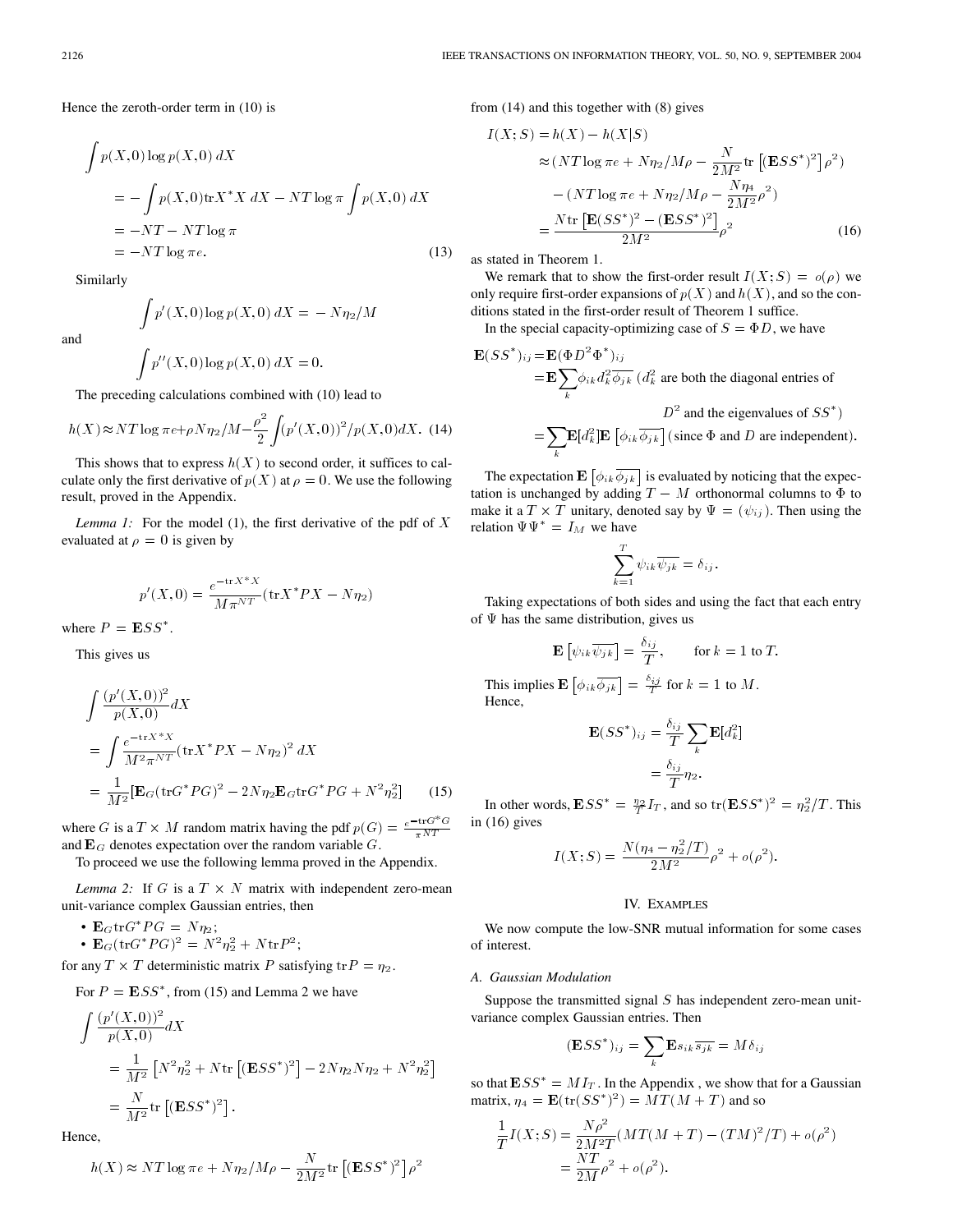This has two interesting ramifications. First, the capacity per channel use increases linearly in  $T$  ( $I(X; S)$ ) is actually quadratic in  $T$ ) and, second, the optimal number of transmit antennas is  $M = 1$ .

#### *B. Unitary Space–Time Modulation*

In this scheme, we let  $S = \Phi \sqrt{T}$  (where  $\Phi$  has an isotropic unitary distribution), which gives  $\eta_2 = TM$  and  $\eta_4 = T^2 M$ . Using this in (4) yields

$$
\frac{1}{T}I(X;S) = \frac{N(T-M)}{2M} \rho^{2} + o(\rho^{2})
$$

which is strictly less than the Gaussian case. Again, the optimal number of transmit antennas is  $M = 1$ .

#### *C. Training-Based Schemes*

In these schemes, we have

$$
S = \begin{bmatrix} S_{\tau} \\ S_d \end{bmatrix}
$$

where  $S_{\tau}$  is a  $T_{\tau} \times M$  fixed training matrix and  $S_d$  is a  $T_d \times M$ zero-mean random matrix. Furthermore

$$
\text{tr} S_{\tau}^* S_{\tau} = \eta_{2,\tau}, \mathbf{E} \text{tr} S_d S_d^* = \eta_{2,d}, \eta_{2,\tau} + \eta_{2,d} = \eta_2, T_{\tau} + T_d = T.
$$

Under these conditions it can be readily shown that

$$
\operatorname{tr}(\mathbf{E} S S^*)^2 = \operatorname{tr}(S_\tau S_\tau^*)^2 + \operatorname{tr}(\mathbf{E} S_d S_d^*)^2
$$

and

$$
\operatorname{tr} \mathbf{E}(SS^*)^2 = \operatorname{tr}(S_\tau S_\tau^*)^2 + \operatorname{tr} \mathbf{E}(S_d S_d^*)^2.
$$

Therefore, using (3), we obtain

$$
I(X;S) = \frac{N \text{tr}[\mathbf{E}(S_d S_d^*)^2 - (\mathbf{E} S_d S_d^*)^2]}{2M^2} \rho^2 + o(\rho^2). \tag{17}
$$

The latter equation shows that the mutual information is independent of  $S<sub>\tau</sub>$ . In fact, the right-hand side of (17) is just the mutual information of a system with coherence interval  $T_d = T - T_{\tau}$ . Thus, in the low-SNR regime, training actually contributes a rate reduction proportional to the fraction of time that one is sending the training symbols. One may contrast this with the result of [15] which shows that training-based schemes achieve capacity at high SNR.

#### V. OPTIMAL SIGNALING

In this section, we shall optimize (4) to determine what kind of signaling should be applied to maximize the mutual information between the transmitted and received signals. It is known that, under the standard power (second-order) constraint, capacity approaches up to first order the capacity of a channel where the channel matrix is perfectly known to the receiver. This is achieved by a peaky input distribution [6].

We can show this is also the case for the multiple-antenna channel as follows. For any  $\epsilon > 1$  and assuming  $\rho < 1$ , define our transmitted signal to satisfy

$$
SS^* = \begin{cases} A, & \text{w.p. } \rho^{\epsilon} \\ 0_{T \times T}, & \text{w.p. } 1 - \rho^{\epsilon} \end{cases}
$$

where

$$
A = T \rho^{-\epsilon} \begin{bmatrix} I_M & 0_{M \times (T - M)} \\ 0_{(T - M) \times M} & 0_{(T - M) \times (T - M)} \end{bmatrix}.
$$
 (18)

Then S satisfies the power constraint

$$
\mathbf{E} \text{tr} S S^* = \text{tr}(T \rho^{-\epsilon} I_M) \times \rho^{\epsilon} = T M.
$$

Note that the above distribution does not satisfy the regularity conditions i) of Theorem 1.

Then from (6)

$$
h(X|S) = NT \log \pi e + N \mathbf{E} \log \det(I_T + \frac{\rho}{M} SS^*)
$$
  
= NT \log \pi e + N \rho^{\epsilon} \log(1 + \frac{\rho}{M} T \rho^{-\epsilon})^M  

$$
\approx NT \log \pi e + N \rho^{\epsilon} M \log \left(\frac{T}{M} \rho^{1-\epsilon}\right) \text{ as } \rho^{1-\epsilon} \text{ is large}
$$
  
= NT \log \pi e + NM \rho^{\epsilon} [(1 - \epsilon) \log \rho + \log(T/M)]  
= NT \log \pi e + o(\rho), \qquad \text{since } \epsilon > 1.

Also, we have

$$
p(X) = \rho^{\epsilon} \frac{e^{-\text{tr}X^{*}(I_{T} + \frac{\rho}{M}A)^{-1}X}}{\pi^{NT} \det(I_{T} + \frac{\rho}{M}A)^{N}} + (1 - \rho^{\epsilon}) \frac{e^{-\text{tr}X^{*}X}}{\pi^{NT}}.
$$
 (19)

For  $\rho$  small and  $\epsilon > 1$ ,  $\rho^{\epsilon}$  is small while  $\rho^{1-\epsilon}$  is large. Hence, in the first term of (19), the determinant in the denominator is

$$
\left(1 + \frac{\rho}{M} T \rho^{-\epsilon}\right)^{MN} \approx \rho^{MN(1-\epsilon)}
$$

which is large while the numerator is bounded above by 1. Therefore, the second term is much larger than the first and so

$$
h(X) = -\mathbf{E} \log p(X)
$$
  
\n
$$
\approx -\mathbf{E} \log(1 - \rho^{\epsilon}) \frac{e^{-\text{tr}X^{*}X}}{\pi^{NT}}
$$
  
\n
$$
= -\log(1 - \rho^{\epsilon}) + \mathbf{E} \text{tr}X^{*}X + NT \log \pi
$$
  
\n
$$
\approx \rho^{\epsilon} + NT \log \pi + \mathbf{E} \text{tr}X^{*}X
$$
  
\n
$$
= NT \log \pi + NT(\rho + 1) + \rho^{\epsilon} \quad \text{using (12)}
$$
  
\n
$$
= NT(\log \pi e + \rho) + o(\rho).
$$

Then  $I(X; S)/T = N \rho + o(\rho)$ , so the first-order term corresponds to that of the capacity when the channel is known, equal to

**E** log det 
$$
\left( I + \frac{\rho}{M} H H^* \right) = N \rho + o(\rho)
$$
.

However, such signals cannot be used in practice and so we shall consider signals that are peak constrained or have a fourth-order moment constraint.

#### *A. Fourth-Order Moment Constraint*

Suppose we enforce the fourth-order moment constraint  $\eta_4 \leq K \eta_2^2$ for some positive constant  $K$ . This may be a practical constraint to impose but as mentioned in [7] a bounded fourth-order moment will not lead to mutual information optimality at low SNR.

By the root mean square–arithmetic mean inequality we have

$$
\sum_{i=1}^{M} d_i^4 \ge \frac{1}{M} \left( \sum_{i=1}^{M} d_i^2 \right)^2
$$

from which we conclude  $\eta_4 \geq \eta_2^2/M$ . Also,  $T \geq M$  as stated in Section II and so  $\eta_4 \geq \eta_2^2/T$ . Hence, we require that  $K > 1/M \geq$  $1/T$ .

Then  $\eta_4 - \eta_2^2/T \le (K - 1/T)\eta_2^2$  and as  $K - 1/T > 0$ , from (4) it follows that maximizing the mutual information is equivalent to maximizing  $\eta_2$ . We therefore have the following result.

*Theorem 2:* Consider the model (1) and suppose that the input signal must satisfy the constraints  $\eta_2 \leq TM$  and  $\eta_4 \leq K\eta_2^2$ . Then, to second order, the mutual information is maximized by any input distribution that simultaneously achieves  $\eta_2 = TM$  and  $\eta_4 = K \eta_2^2$ and is given by

$$
\frac{1}{T}I(X;S) = \frac{N(K - 1/T)T}{2}\rho^2 + o(\rho^2).
$$
 (20)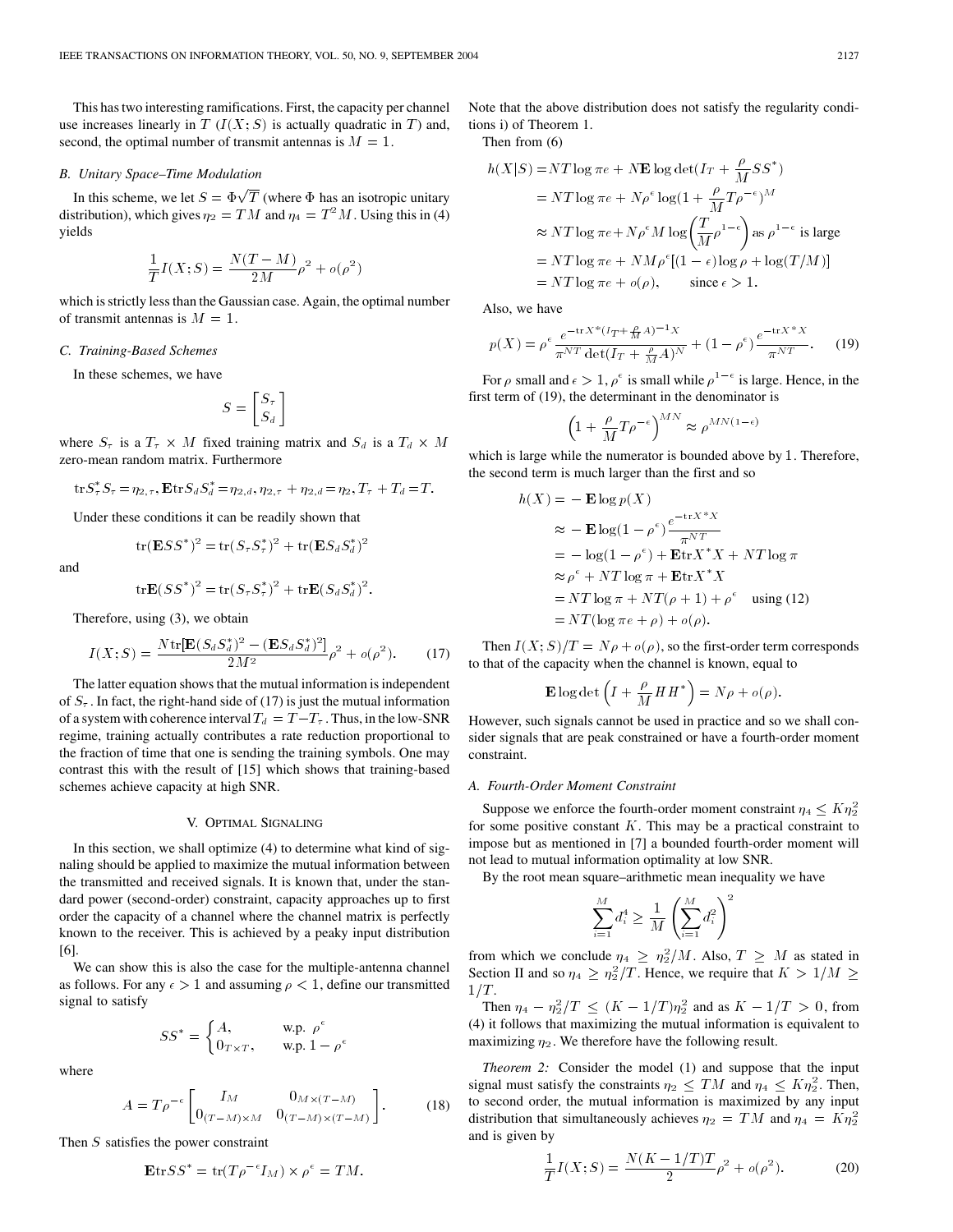One distribution that achieves this is given by (2) where

$$
(d_1^2, d_2^2, \dots, d_M^2) = \begin{cases} (TKM, TKM, \dots, TKM), & \text{w.p. } 1/(KM) \\ (0, 0, \dots, 0), & \text{w.p. } 1 - 1/(KM). \end{cases}
$$

Note here that the optimal mutual information (per channel use) is independent of the number of transmit antennas and is proportional to both  $N$  and  $T$ .

# *B. Peak Constraint*

Due to the isotropic unitary matrix in (2) it is not possible to directly enforce a peak constraint on the transmitted signals. However, it is possible to force a maximum constraint on the diagonal entries of D (the singular values of S). Thus, assume that  $d_i^2 \leq K$  for some positive constant  $K$  and for all  $i$ . For any fixed  $M$ , we wish to maximize  $\eta_4 - \eta_2^2/T$  subject to the constraint  $\eta_2 \le P_{\text{max}}$ . We also have  $\eta_2 = \mathbf{E} \sum_{i=1}^{M} d_i^2 \leq MK$ . Now

$$
\eta_4 - \eta_2^2 / T = \mathbf{E} \left[ \sum_{i=1}^M d_i^4 \right] - \eta_2^2 / T
$$
  
\n
$$
\leq K \mathbf{E} \left[ \sum_{i=1}^M d_i^2 \right] - \eta_2^2 / T
$$
  
\n
$$
= \eta_2 (K - \eta_2 / T) \tag{21}
$$

with equality iff all the  $d_i$ 's are equal to 0 or K. This quantity is maximized at either  $\eta_2 = T K/2$ ,  $\eta_2 = P_{\text{max}}$ , or  $\eta_2 = M K$ , depending on which of the three quantities  $TK/2$ ,  $P_{\text{max}}$ , or MK is smallest. This leads to

$$
\eta_4 - \eta_2^2/T \le \begin{cases} TK^2/4, & \text{if } L = TK/2\\ P_{\text{max}}(K - P_{\text{max}}/T), & \text{if } L = P_{\text{max}}\\ MK^2(T - M)/T, & \text{if } L = MK \end{cases}
$$
(22)

where  $L = \min\{TK/2, P_{\max}, MK\}$ . Equality holds in (22) when  $\eta_2$ is set to  $\min\{TK/2, P_{\max},MK\}$ . Corresponding distributions that achieve equality are

$$
(d_1^2, d_2^2, \dots, d_M^2) = \begin{cases} (K, K, \dots, K), & \text{w.p. } \min\{1, T/2M\} \\ (0, 0, \dots, 0), & \text{w.p. } 1 - \min\{1, T/2M\} \end{cases} \tag{23}
$$

and

$$
(d_1^2, d_2^2, \dots, d_M^2) = \begin{cases} (K, K, \dots, K), & \text{w.p. min}\{1, P_{\text{max}}/MK\} \\ (0, 0, \dots, 0), & \text{w.p. } 1 - \min\{1, P_{\text{max}}/MK\} \end{cases} \tag{24}
$$

depending on whether  $P_{\rm max}\geq T K/2$  or  $P_{\rm max}< T K/2$  , respectively. The mutual information bounds are

$$
I(X;S) \leq \begin{cases} NTK^2 \rho^2 / 8M^2, & \text{if } L = TK/2\\ N P_{\text{max}} (K-P_{\text{max}}/T) \rho^2 / 2M^2, & \text{if } L = P_{\text{max}}\\ N K^2 (T-M) \rho^2 / 2TM, & \text{if } L = MK. \end{cases}
$$

Note that all the above bounds are decreasing functions of  $M$ . Therefore, it is clear that the optimal choice of transmit antennas is  $M = 1$ . Since it is most likely that  $K < P_{\text{max}}$  (that is,  $L = MK = K$  unless  $T = 1$  in which case  $L = T K/2 = K/2$ , we have the following theorem.

*Theorem 3:* In the model (1) with optimal signaling as in (2) suppose the diagonal entries  $d_i$  of D satisfy  $d_i^2 < K$  for all i, where K is some constant less than  $P_{\text{max}}$ . Then, for asymptotically low SNR, the

optimal number of transmit antennas is  $M = 1$  and the optimal mutual<br>information is<br> $\int_{-1}^{1} K^{K^2(T-1)} z^2 + e^{-2}$ <br>if  $T > 1$ information is

$$
\frac{1}{T}I(X;S) = \begin{cases} \frac{NK^2(T-1)}{2T} \rho^2 + o(\rho^2), & \text{if } T > 1\\ \frac{NK^2}{8} \rho^2 + o(\rho^2), & \text{if } T = 1. \end{cases}
$$

One distribution that achieves this is given in (2), where the diagonal entries of  $D^2$  are given by (23) or (24) depending on whether  $P_{\text{max}} \ge$  $TK/2$  or  $P_{\text{max}} < TK/2$ , respectively.

## VI. CONCLUSION

For the block-fading multiple-antenna channel model in which the channel is unknown to the transmitter and receiver, the low-SNR asymptotic mutual information has a quadratic leading term. This mutual information may be maximized by using one transmit antenna, many receive antennas, and with on–off signaling. When there is a maximum constraint on the singular values of the transmit signal, it is possible to obtain a higher capacity by lowering the signal power from its maximum allowed level.

#### APPENDIX

Here we prove the lemmas used in the main sections.

*Lemma 1:* For the model (1), the first derivative of the pdf of  $X$ evaluated at  $\rho = 0$  is given by

$$
p'(X,0) = \frac{e^{-\text{tr}X^*X}}{M\pi^{NT}}(\text{tr}X^*PX - N\eta_2)
$$

where  $P = ESS^*$ .

*Proof:* We first approximate  $p(X|S)$  to first order in  $\rho$ . Expanding the numerator to first order

$$
e^{-\text{tr} X^*(I_T + \frac{\rho}{M} SS^*)^{-1}X} \approx e^{-\text{tr} X^*(I_T - \frac{\rho}{M} SS^*)X}
$$
  
= 
$$
e^{-\text{tr} X^*X} e^{\text{tr}(\frac{\rho}{M} X^*SS^*X)}
$$
  

$$
\approx e^{-\text{tr} X^*X} \left[1 + \frac{\rho}{M} \text{tr} X^*SS^*X\right].
$$

To expand the denominator we use

$$
\det(I + \rho A) = e^{\log \det(I + \rho A)}
$$
  
=  $e^{\text{tr}\log(I + \rho A)}$   
 $\approx e^{\text{tr}(\rho A)}$   
 $\approx 1 + \text{tr}(\rho A)$ 

so that

$$
\det \left( I_T + \frac{\rho}{M} S S^* \right)^{-N} \approx \left[ 1 + \frac{\rho}{M} \text{tr} S S^* \right]^{-N}
$$

$$
\approx 1 - \frac{\rho N}{M} \text{tr} S S^*.
$$

Putting everything together

$$
p(X|S) \approx \frac{e^{-\text{tr} X^* X}}{\pi^{NT}} \left[1 + \frac{\rho}{M} \text{tr} X^* S S^* X\right] \left[1 - \frac{\rho N}{M} \text{tr} S S^*\right]
$$

and by taking the coefficient of  $\rho$  of both sides it follows that

$$
p'(X|S, \rho = 0) = \frac{e^{-\text{tr}X^*X}}{M\pi^{NT}}(\text{tr}X^*SS^*X - N\text{tr}SS^*).
$$
 (25)

To find  $p'(X, 0)$  we take the expectation of (25) over S, leading to the required result. П

*Lemma 2:* If G is a  $T \times N$  matrix with independent zero-mean unit-variance complex Gaussian entries, then

•  $\mathbf{E}_G$ tr $G^*PG = N\eta_2$ 

• 
$$
\mathbf{E}_G(\text{tr}G^*PG)^2 = N^2\eta_2^2 + N\text{tr}P^2
$$

for any  $T \times T$  matrix P satisfying  $trP = \eta_2$ .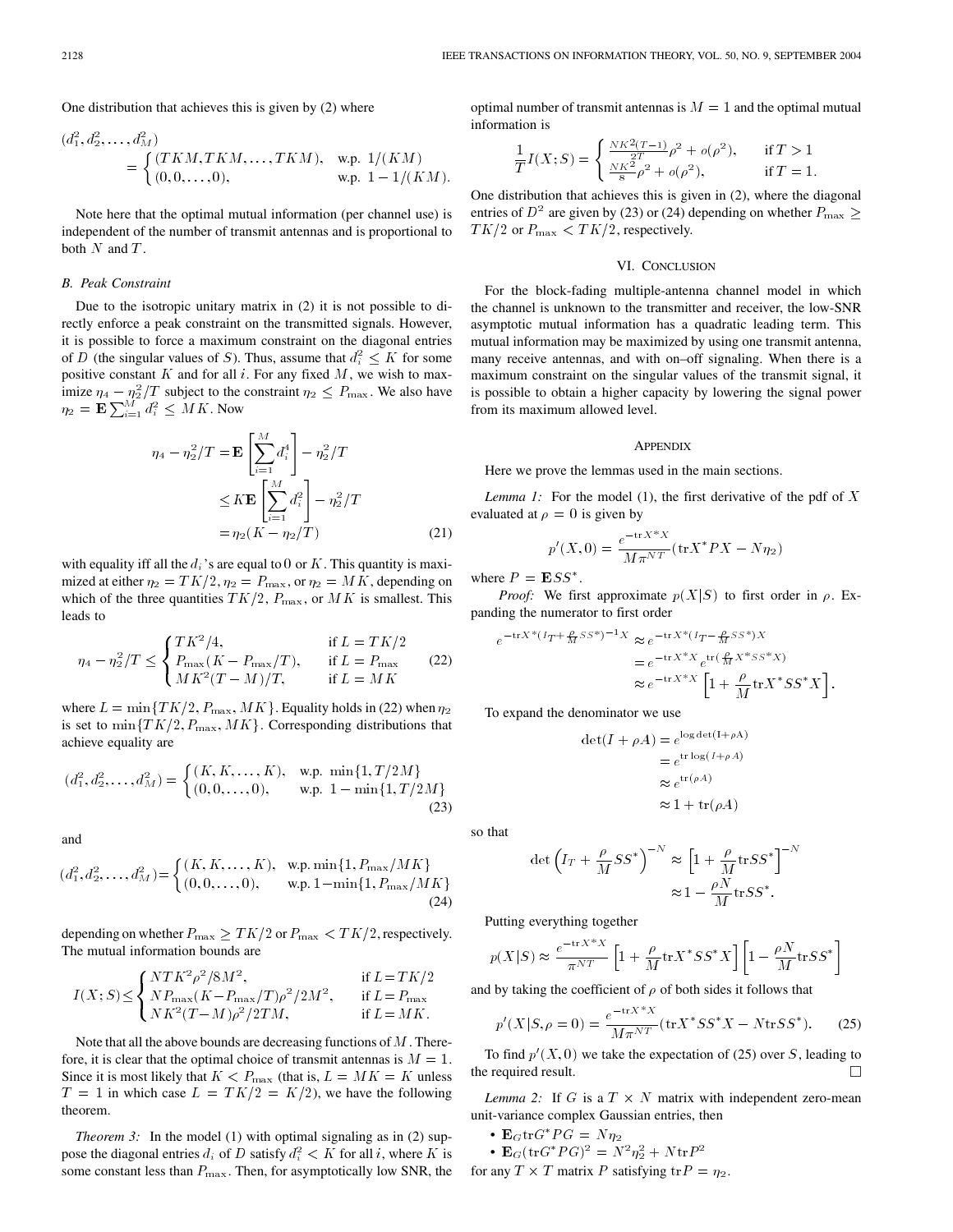*Proof:*

1) Denoting the  $(i, j)$ th entries of G and P by  $g_{ij}$  and  $p_{ij}$ , respectively, we have

$$
\mathbf{E}_{G} \text{tr} G^{*} PG = \mathbf{E}_{G} \sum_{i,j,k} \overline{g_{ji}} p_{jk} g_{ki}
$$
  
= 
$$
\sum_{i,j,k} p_{jk} \mathbf{E}_{G} [\overline{g_{ji}} g_{ki}]
$$
  
= 
$$
\sum_{i,j,k} p_{jk} \delta_{jk}
$$

(since  $g_{ki}$  and  $g_{ji}$  are independent unless

 $j = k$ , in which case the expectation is unity)

$$
= N \sum_{j,k} p_{jk} \delta_{jk}
$$

$$
= N \sum_{j} p_{jj}
$$

$$
= N \text{tr} P
$$

as required.

2) We have

$$
\mathbf{E}_G(\mathrm{tr}G^*PG)^2 = \mathbf{E}_G \left( \sum_{i,j,k} \overline{g_{ji}} p_{jk} g_{ki} \right)^2
$$
  
=  $\mathbf{E}_G \sum_{i,j,k,l,m,n} \overline{g_{ji}} p_{jk} g_{ki} \overline{g_{ml}} p_{mn} g_{nl}$   
=  $\sum_{j,k,m,n} p_{jk} p_{mn} \sum_{i,l} \mathbf{E}_G \left[ \overline{g_{ji}} g_{ki} \overline{g_{ml}} g_{nl} \right].$ 

 $\mathbf{E}[\overline{g_{ji}}g_{ki}\overline{g_{ml}}g_{nl}]$  will be nonzero only when terms pair up as  $|g|^4$ or  $|g_i|^2 |g_j|^2$ . This will occur in the following instances:

•  $j = k = m = n, i = l$ 

- $j = k = m = n, i \neq l$
- $j = k \neq m = n$

• 
$$
j = n \neq k = m, i = l
$$
.

Using the Kronecker delta to indicate nonzero terms when all its subscripts are equal we have

$$
\mathbf{E}_{X}(\text{tr}G^{*}PG)^{2} = \sum_{j,k,m,n} p_{jk}p_{mn} \sum_{i,l} \mathbf{E}_{X} \left[\overline{g_{ji}}g_{ki}\overline{g_{ml}}g_{nl}\right]
$$
  
\n
$$
= \sum_{j,k,m,n} p_{jk}p_{mn} \sum_{i,l} (2\delta_{jkmn}\delta_{il} + \delta_{jkmn}(1-\delta_{il})
$$
  
\n
$$
+ \delta_{jk}\delta_{mn}(1-\delta_{km}) + \delta_{jn}\delta_{km}(1-\delta_{kn})\delta_{il})
$$
  
\n
$$
= \sum_{j,k,m,n} p_{jk}p_{mn} \left[2\delta_{jkmn}N + \delta_{jkmn}(N^{2}-N)\right]
$$
  
\n
$$
+ \delta_{jk}\delta_{mn}(1-\delta_{km})N^{2} + \delta_{jn}\delta_{km}(1-\delta_{kn})N]
$$
  
\n
$$
= 2N \sum_{j} p_{jj}^{2} + (N^{2}-N) \sum_{j} p_{jj}^{2} + N^{2} \sum_{j,m} p_{jj}p_{mm}
$$
  
\n
$$
-N^{2} \sum_{j} p_{jj}^{2} + N \sum_{j,k} p_{jk}p_{kj} - N \sum_{j} p_{jj}^{2}
$$
  
\n
$$
= N^{2} \sum_{j,m} p_{jj}p_{mm} + N \sum_{j,k} p_{jk}p_{kj}
$$
  
\n
$$
= N^{2}(\text{tr}P)^{2} + N \text{tr}P^{2},
$$

completing the proof.

The following lemma was used when considering a Gaussian modulation scheme in Section IV-A.

*Lemma 3:* Let S be a  $T \times M$  matrix with independent zero-mean unit-variance complex Gaussian entries. Then

$$
\mathbf{E}\mathrm{tr}(SS^*)^2 = MT(M+T).
$$

*Proof:* Denote the  $(i, j)$ th entry of S by  $s_{ij}$ . Then, as the *pdf* of the Gaussian matrix  $S$  is  $p(S) = \frac{e^{-\text{tr}S^*S}}{\pi^{MT}}$ 

we have

$$
\begin{aligned} \mathbf{E} \text{tr}(S^*S)^2 &= \int \frac{e^{-\text{tr}S^*S}}{\pi^{MT}} \text{tr}(SS^*)^2 \, dS \\ &= \int \frac{e^{-\text{tr}S^*S}}{\pi^{MT}} \sum_{i,j,k,l} s_{ij} \overline{s}_{kj} s_{kl} \overline{s}_{il} \, dS \\ &= \sum_{i,j,k,l} \int \frac{e^{-\text{tr}S^*S}}{\pi^{MT}} s_{ij} \overline{s}_{kj} s_{kl} \overline{s}_{il} \, dS. \end{aligned}
$$

In this summation, the indices i and  $k$  each range from 1 to  $T$  while the indices j and l each range from 1 to N. If both  $i \neq k$  and  $j \neq l$ , the integral

$$
\int \frac{e^{-\text{tr}S^*S}}{\pi^{MT}} s_{ij} \overline{s}_{kj} s_{kl} \overline{s}_{il} dX = 0
$$

as the integrand is an odd function of the variable  $s_{ij}$ .

Using the elementary integrals 
$$
\int \frac{e^{-|s|^2}}{\pi} |s|^4 ds = 2 \text{ where the integrals are over } s \in \mathbb{C}, \text{ we have}
$$
\n
$$
\int \frac{e^{-\text{tr}S}^{-s}}{\pi^{MT}} \text{tr}(S^*S)^2 dS = \sum_{\substack{i,j,l\\j \neq l}} \int \frac{e^{-\text{tr}S^*S}}{\pi^{MT}} |s_{ij}|^2 |s_{il}|^2 dS
$$
\n
$$
+ \sum_{\substack{i,j,k\\i \neq k}} \int \frac{e^{-\text{tr}S^*S}}{\pi^{MT}} |s_{ij}|^2 |s_{kj}|^2 dS
$$
\n
$$
+ \sum_{\substack{i,j,k\\i \neq k}} \int \frac{e^{-\text{tr}S^*S}}{\pi^{MT}} |s_{ij}|^2 |s_{kj}|^2 dS
$$
\n
$$
= \sum_{\substack{i,j\\j \neq l}} 1 + \sum_{\substack{i,j,k\\i \neq k}} 1 + \sum_{i,j} 2
$$
\n
$$
= TM(M-1) + TM(T-1) + 2TM
$$
\n
$$
= MT(M+T),
$$

as required.

 $\Box$ 

#### **REFERENCES**

- [1] G. J. Foschini, "Layered space-time architecture for wireless communication in a fading environment when using multi-element antennas," *Bell Labs. Tech. J.*, vol. 1, no. 2, pp. 41–59, 1996.
- [2] ˙I. E. Telatar, "Capacity of multi-antenna Gaussian channels," *Europ. Trans. Telecommun.*, vol. 10, pp. 585–595, Nov. 1999.
- [3] L. Zheng and D. N. C. Tse, "Communication on the Grassman manifold: A geometric approach to the noncoherent multiple-antenna channel," *IEEE Trans. Inform. Theory*, vol. 48, pp. 359–383, Feb. 2002.
- [4] A. Lozano, A. Tulino, and S. Verdú, "Multiple-antenna capacity in the low-power regime," *IEEE Trans. Inform. Theory*, vol. 49, pp. 2527–2544, Oct. 2003.
- [5] T. L. Marzetta and B. M. Hochwald, "Capacity of a mobile multipleantenna communication link in flat fading," *IEEE Trans. Inform. Theory*, vol. 45, pp. 139–157, Jan. 1999.
- [6] I. C. Abou-Faycal, M. D. Trott, and S. Shamai (Shitz), "The capacity of discrete-time memoryless Rayleigh-fading channels," *IEEE Trans. Inform. Theory*, vol. 47, pp. 1290–1301, May 2001.
- [7] S. Verdú, "Spectral efficiency in the wideband regime," *IEEE Trans. Inform. Theory*, vol. 48, pp. 1319–1343, June 2002.
- [8] I. E. Telatar and D. N. C. Tse, "Capacity and mutual information of wideband multipath fading channels," *IEEE Trans. Inform. Theory*, vol. 46, pp. 1384–1400, July 2000.
- [9] M. Médard and R. Gallager, "Bandwidth scaling for fading multipath channels," *IEEE Trans. Inform. Theory*, vol. 48, pp. 840–852, Apr, 2002.
- [10] V. Subramaniam and B. Hajek, "Broad-band fading channels: Signal burstiness and capacity," *IEEE Trans. Inform. Theory*, vol. 48, pp. 809–827, Apr. 2002.

 $\Box$